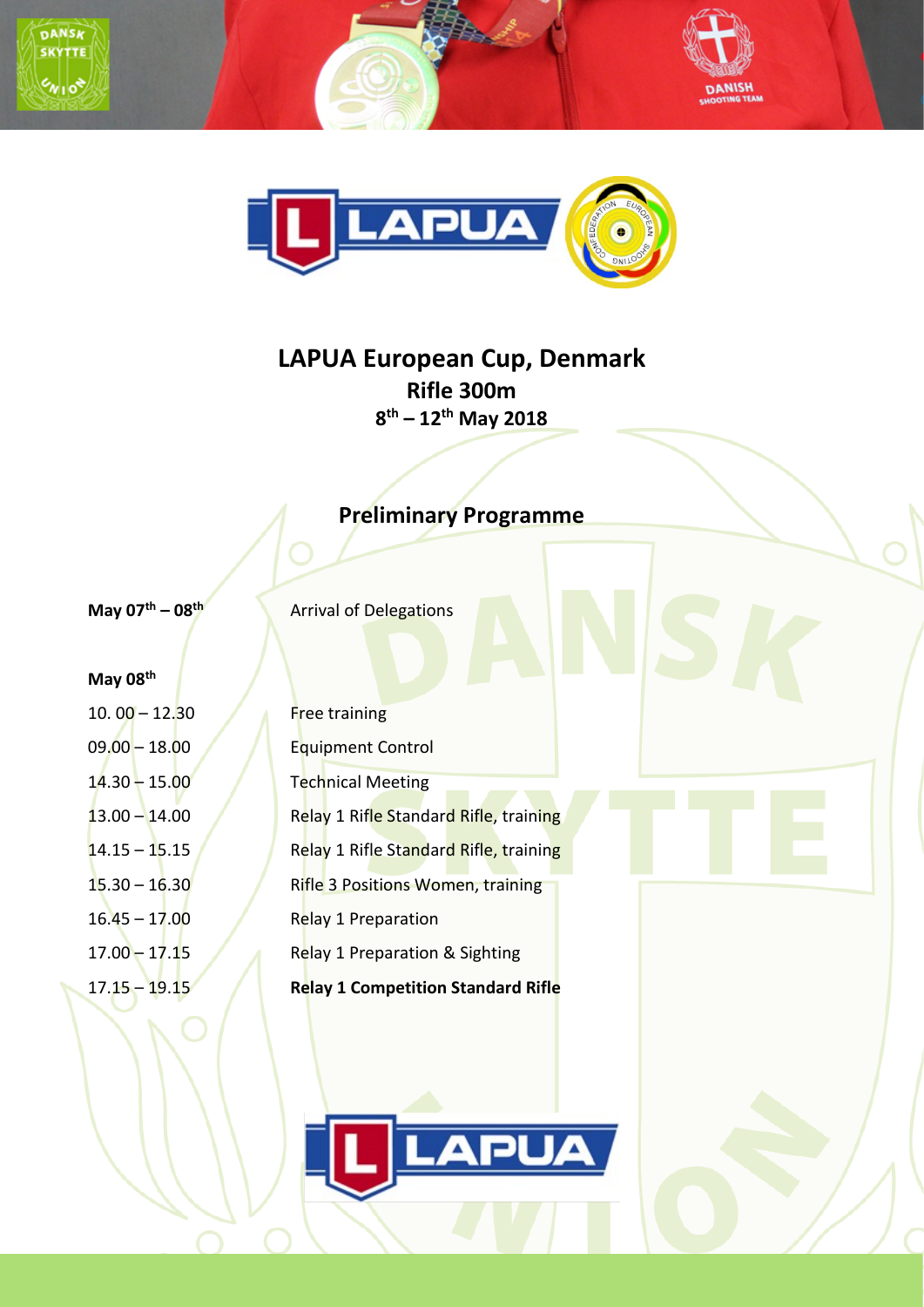



| $09.00 - 18.00$ | <b>Equipment Control</b>                   |
|-----------------|--------------------------------------------|
| $08.45 - 09.00$ | Relay 2 Preparation                        |
| $09.00 - 09.15$ | Relay 2 Preparation & Sighting             |
| $09.15 - 11.15$ | <b>Relay 2 Competition Standard Rifle</b>  |
| $11.30 - 11.45$ | Preparation                                |
| $11.45 - 12.00$ | Preparation & Sighting                     |
| $12.00 - 15.00$ | <b>Competition Rifle 3 Positions Women</b> |
| $15.15 - 15.30$ | Preparation                                |
| $15.30 - 15.45$ | Preparation & Sighting                     |
| $15.45 - 17.45$ | <b>Competition Standard Rifle</b>          |
|                 |                                            |

**DANISH** 

# **May 10th**

| $09.00 - 18.00$                   | <b>Equipment Control</b>                   |
|-----------------------------------|--------------------------------------------|
| $09.00 - 10.00$                   | Relay 1 Rifle 3 Positions Men, training    |
| 10.15 – 11. <b>1</b> 5            | Relay 2 Rifle 3 Positions Men, training    |
| 11.45 <del>-</del> 12. <b>0</b> 0 | <b>Relay 1 Preparation</b>                 |
| $12.00 - 12.15$                   | Relay 1 Preparation & Sighting             |
| $12.15 - 15.15$                   | <b>Relay 1 Competition 3 Positions Men</b> |
| $15.30 - 15.45$                   | Relay 2 Preparation                        |
| 15.45 - 16.00                     | Relay 2 Preparation & Sighting             |
| $16.00 - 19.00$                   | <b>Relay 2 Competition 3 Positions Men</b> |
|                                   |                                            |

<u>APUA</u>